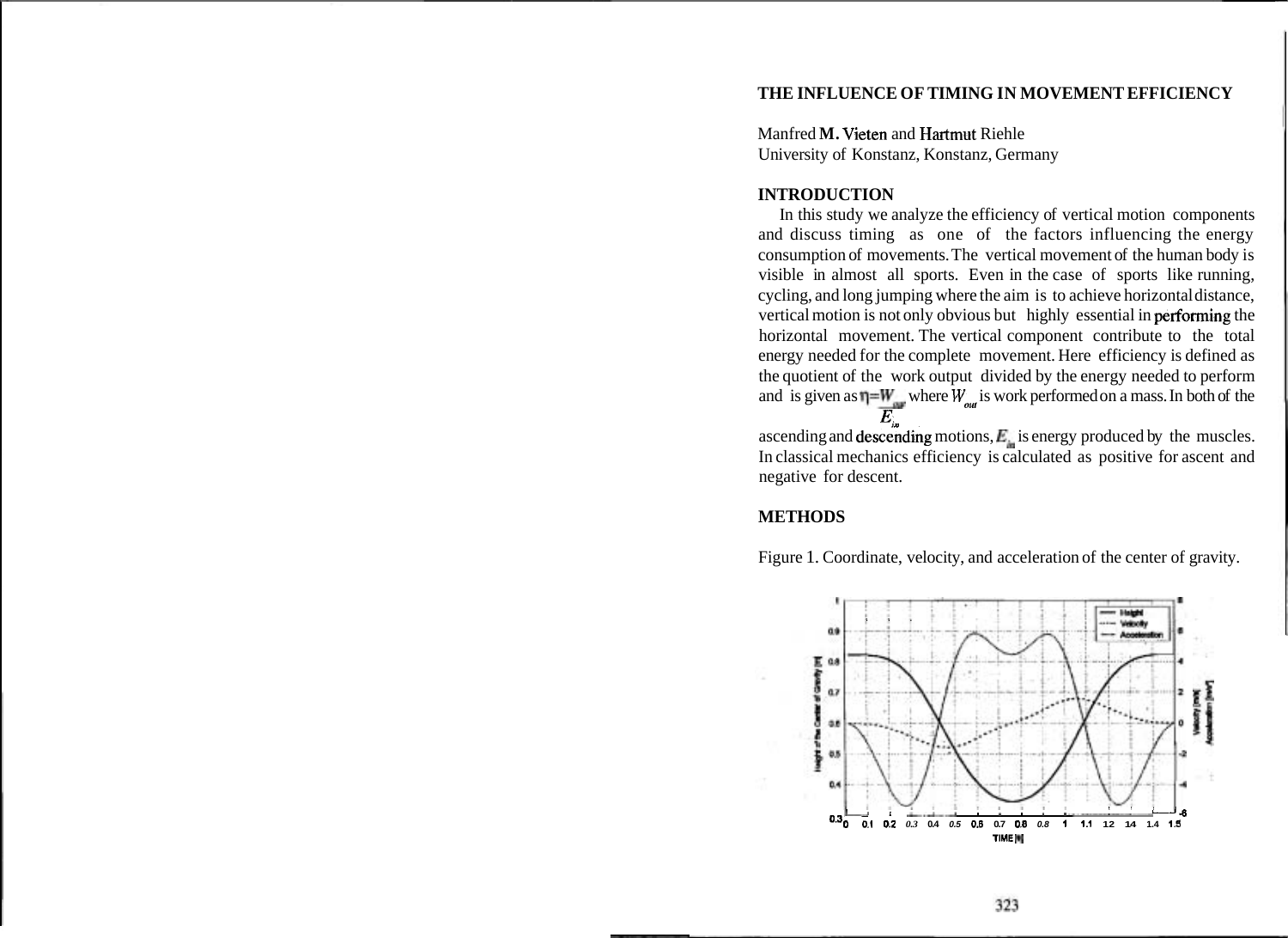A computer simulation of human motion beginning in a standing position, moving down to a squatting position and vice versa was performed. The motion was constructed symmetrically for upward and downward movements, so that a downward movement can be described as an upward movement with time reversed  $(t \rightarrow -t)$ . The hip angle changed as  $a=\delta(1-\cos(\lambda t))$ . a being the hip angle;  $\delta$  := maximal hip angle in the full squatting position;  $\lambda = 2\pi$ /(time for a full squatting movement). Therefore, the angular velocity is  $\omega = \delta \sin(\lambda t) \lambda$  and the angular acceleration  $\omega = d\omega = \delta \cos(\lambda t) \lambda^2.$ 

The knee angle varies accordingly to the requirement that the contact between the balls of the two feet and the floor is kept in a fixed position. Consequently, the vertical position of the center of gravity the velocity, and the acceleration (in this case, a female weighting 47kg and 1.62m tall) fluctuate as shown in the graph on the right.

In the first stage of the study we used the commercial software SDS Version 3.5 of Solid Dynamics. The human body is always approximate according to the Hanavan model.We used anthropometric data of four males and four females. Their masses vary from  $m=47kg$  (height=1.62m) to m=96kg (heigth=1.88m). We set the output energy equal to the potential energy  $(W_{\text{out}} = E_{\text{not}})$ . The input energy is identical to the energy produced by the muscles  $(E_{in} = E_{max})$ . Because of the symmetry of the movement, the muscular energy of the downward movement is identical to the muscular energy of the upward movement:  $\vec{E} = \vec{E} = \vec{E}$ 

Similar simulations are also done for the following movements:

a) raising the body off the ground with one foot on a bench.

b) alternate stepping with one foot then the other, having the respective foot returning to the same position when landing.

c) lifting weights (2 kg per hand) with the arms flexed.

In the second stage of the study we obtained real movement data (for all the above movements) using 3 cameras and a 3D Peak Performance digitizing system. This data and the anthropometry of our subjects were used in an inverse dynamics analysis, using also SDS to calculate the efficiency. This data provided us with the information needed to decide which of our movements are right for optimization. RESULTS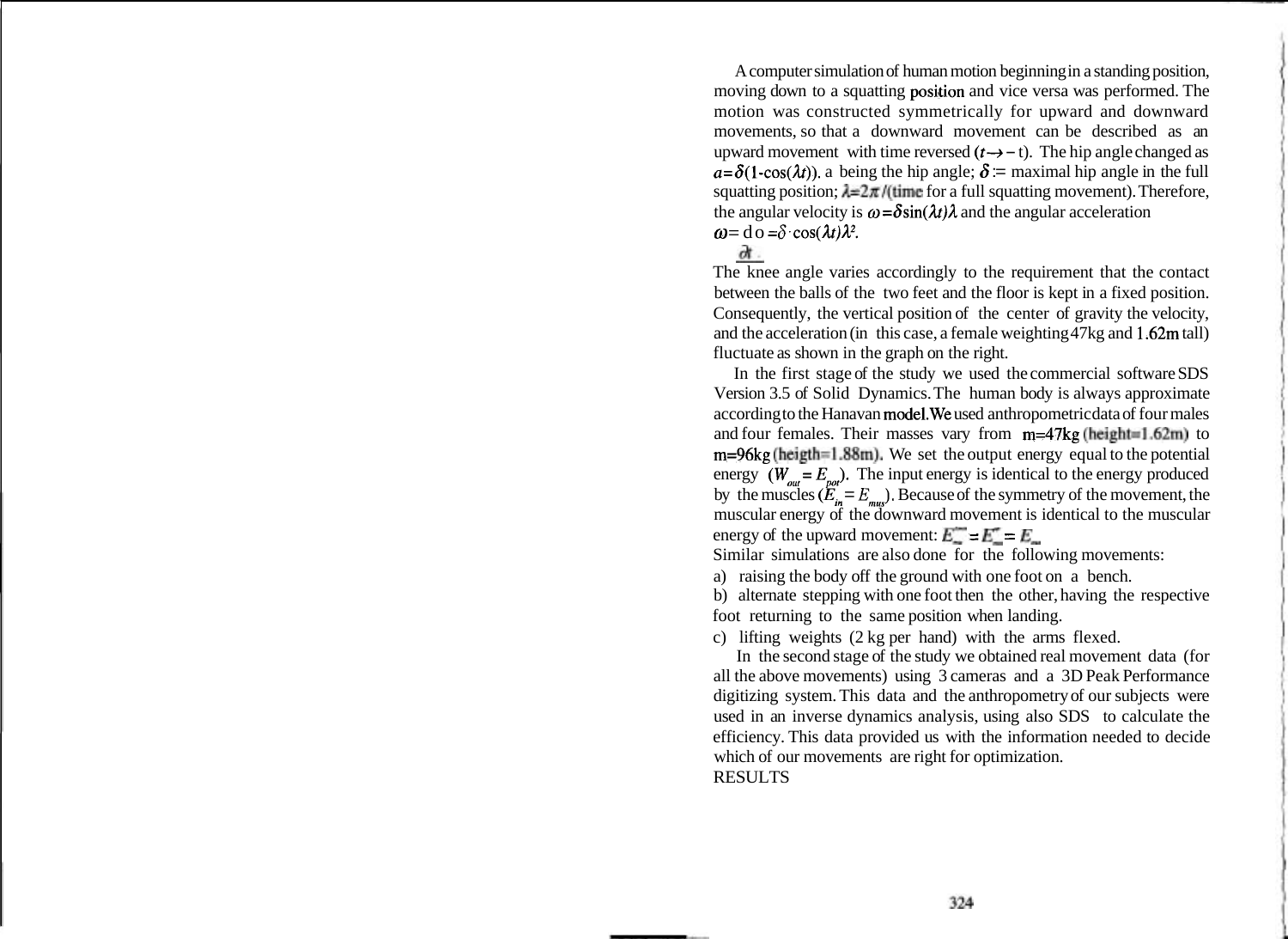The following figures **(2, 3,4)** show the efficiency of three different movements simulated by using 8 different anthropometric models. The simulation in figure **2** gives the efficiency for a change of the position from squatting to standing for different timings. The time scale indicates the duration needed for a whole cycle: stand - squat - stand.



Figure **2.** Movement efficiency of squatting to standing motion.



Figure 3. Efficiency of a stepping motion.

Different curve heights result because of different torques applied to the body to stabilize the movement. In some cases the lowering of the efficiency is also caused by the counter-productive work of two joints. This study does not expIain the effects of the curve heights. For the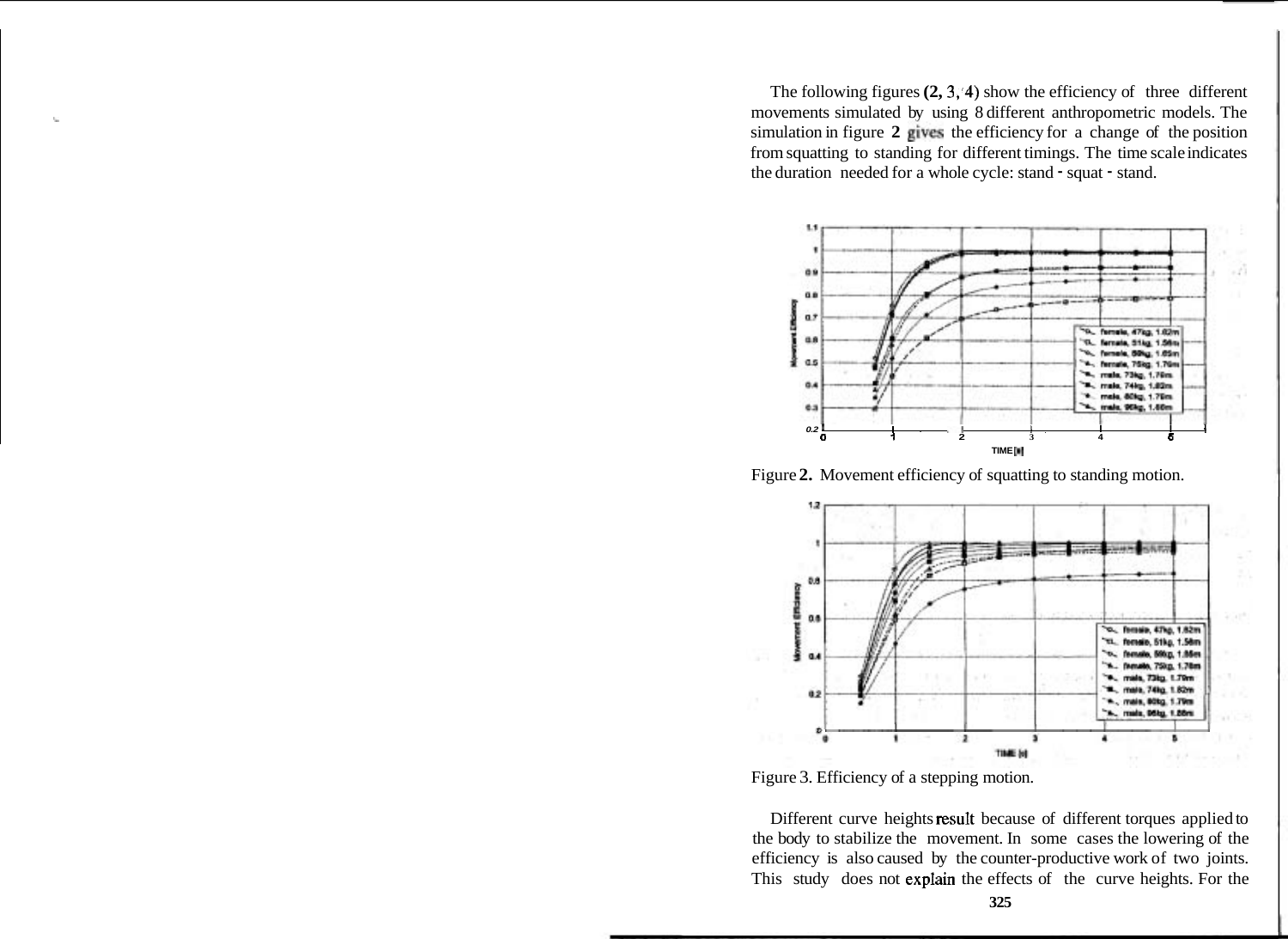purpose of this study, the significance lies in the functional behavior of the curves as well as the mechanism that causes it. For the squatting motion we find significant efficiency changes for the duration of the cycle when it is below 2 sec. The peak velocity of the center of gravity of those movements is greater than 1.5m/s, the peak acceleration is greater than 3.5m/s<sup>-</sup>. For the stepping motion (figure 3) as well as for the alternate stepping (curves similar to the graph in figure 3) significant efficiency changes are found for cycles of less than 2 sec. For the weight lifting movement (figure 4) efficiency changes appear for a duration that is less than 1.2 sec.



Figure 4. Efficiency of weight lifting.

The detailed analysis of the mechanism of the efficiency is most visible in the simplest of all the above movements - the lifting of weights with flexed arms. The following data was calculated for the anthropometty of the female mentioned above. The weights in each of her hands were 2 kg. Each move started in the position with arms hanging, holding the weights. The whole movement involved raising the flexed arms up to 90 degrees and back again to the starting position. In the first attempt it took 1.5 sec. In the second attempt it took 1.0 sec. The efficiency is almost equal to 1 for the first attempt and 0.92 for the second attempt. The faster the movement the lower the efficiency as indicated  $by \Delta t = 0.5 + \eta = 0.24$ .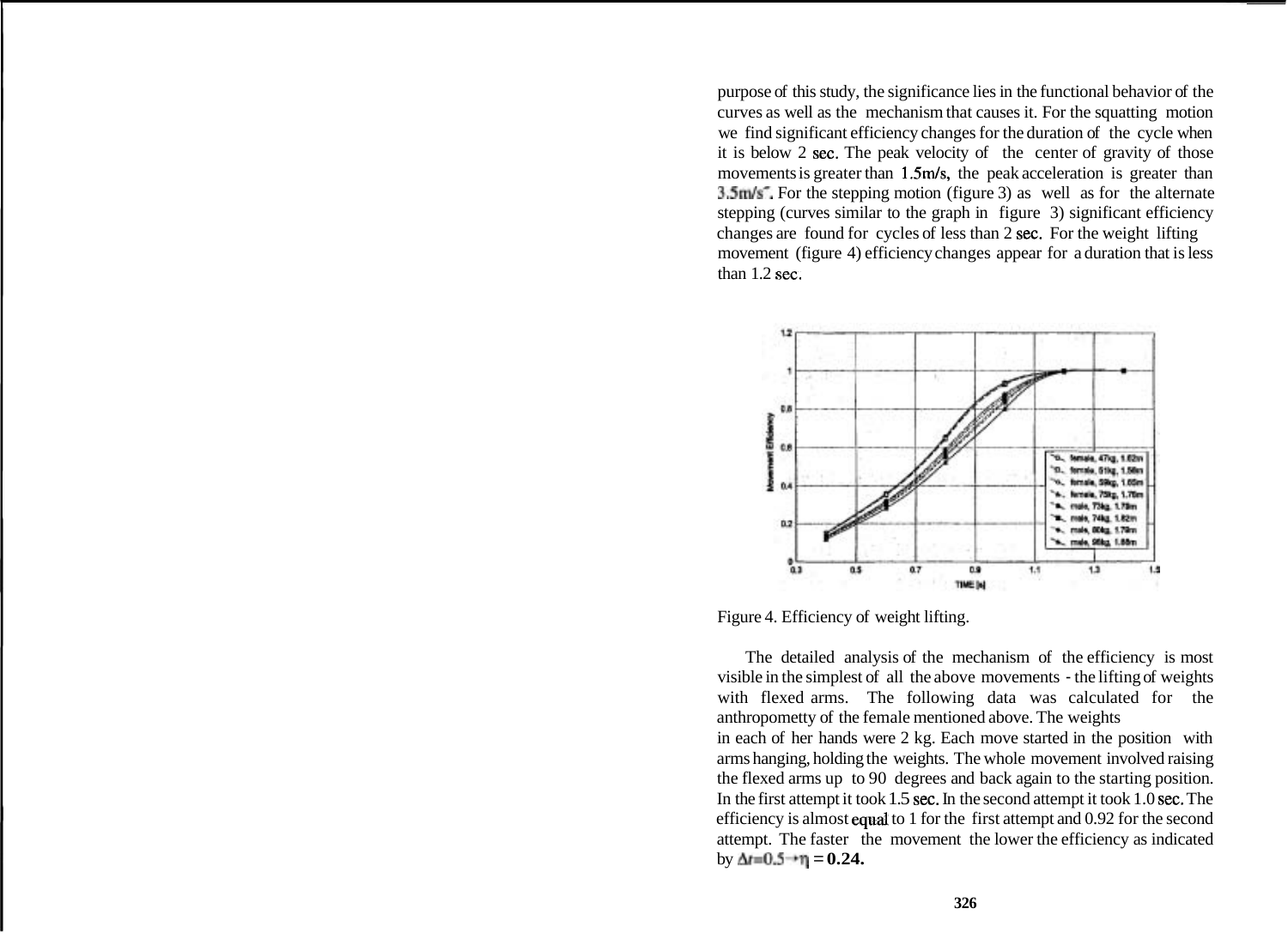

**TME S] Figure 5. Different energies of weigh lifting for a duration of 1.5 sec** 



**TIME** [61 **Figure 6. Different powers of weight lifting for a duration of 1.0 sec.**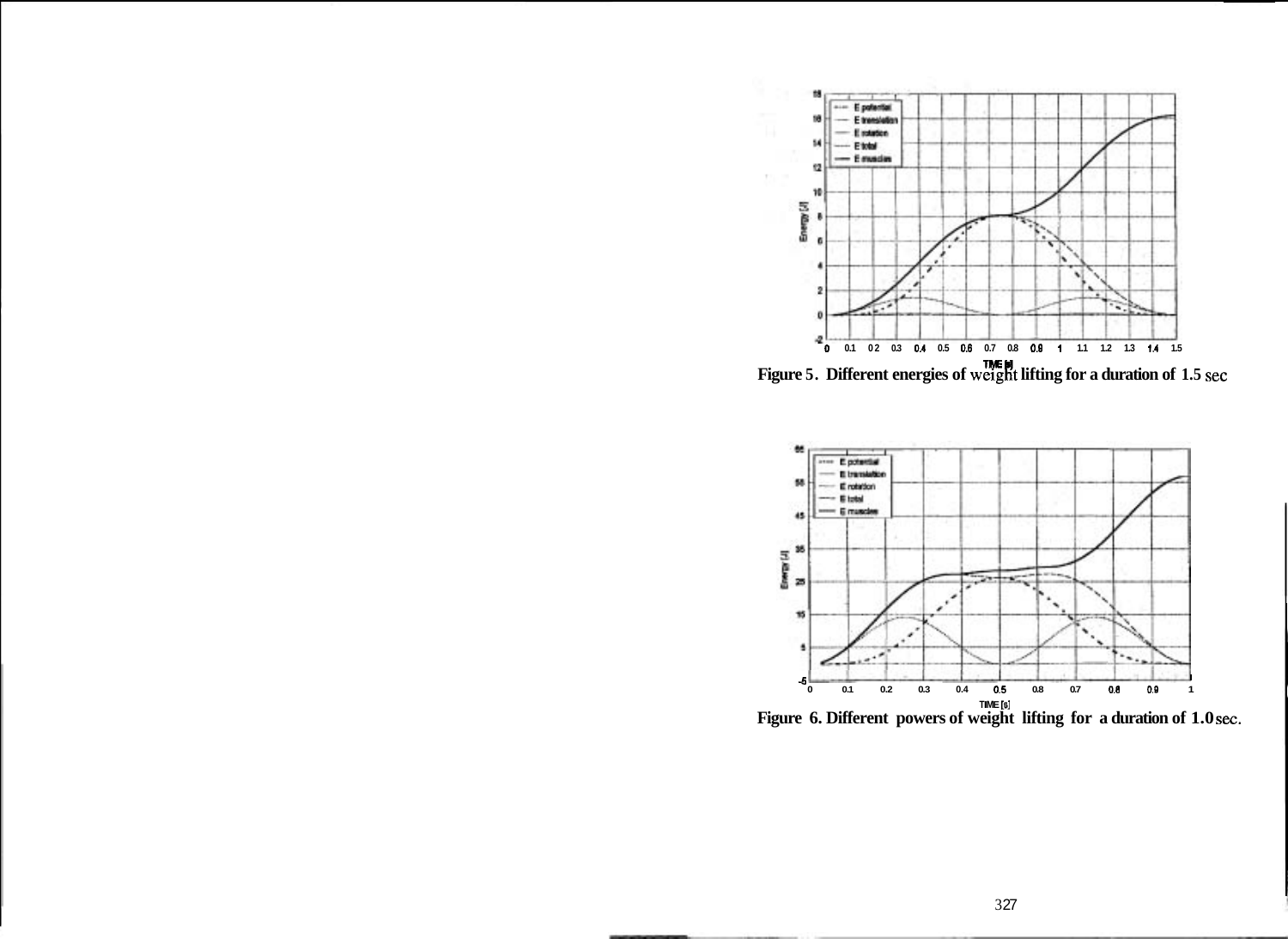

Figure 7. Different powers of weight lifting for a duration of 1.5 sec.



Figure 8. Different powers of weight lifting for a duration of 1.0 sec.

In figure 5 the potential energy and the muscle energy are almost identical at t=0.75 seconds. This can be explained by the following mechanism: when muscle energy is transferred to the arms, it causes the arms to move upwards. This is the translational energy in figure

5. Simultaneously potential energy rises. At t=0.75 seconds all translational energy is transferred into potential energy. Subsequently, gravitation stops the movement. This can also be explained in terms of power (see figure 7). Here muscle power and total power of the body are identical during the first half of the motion. During the second half, total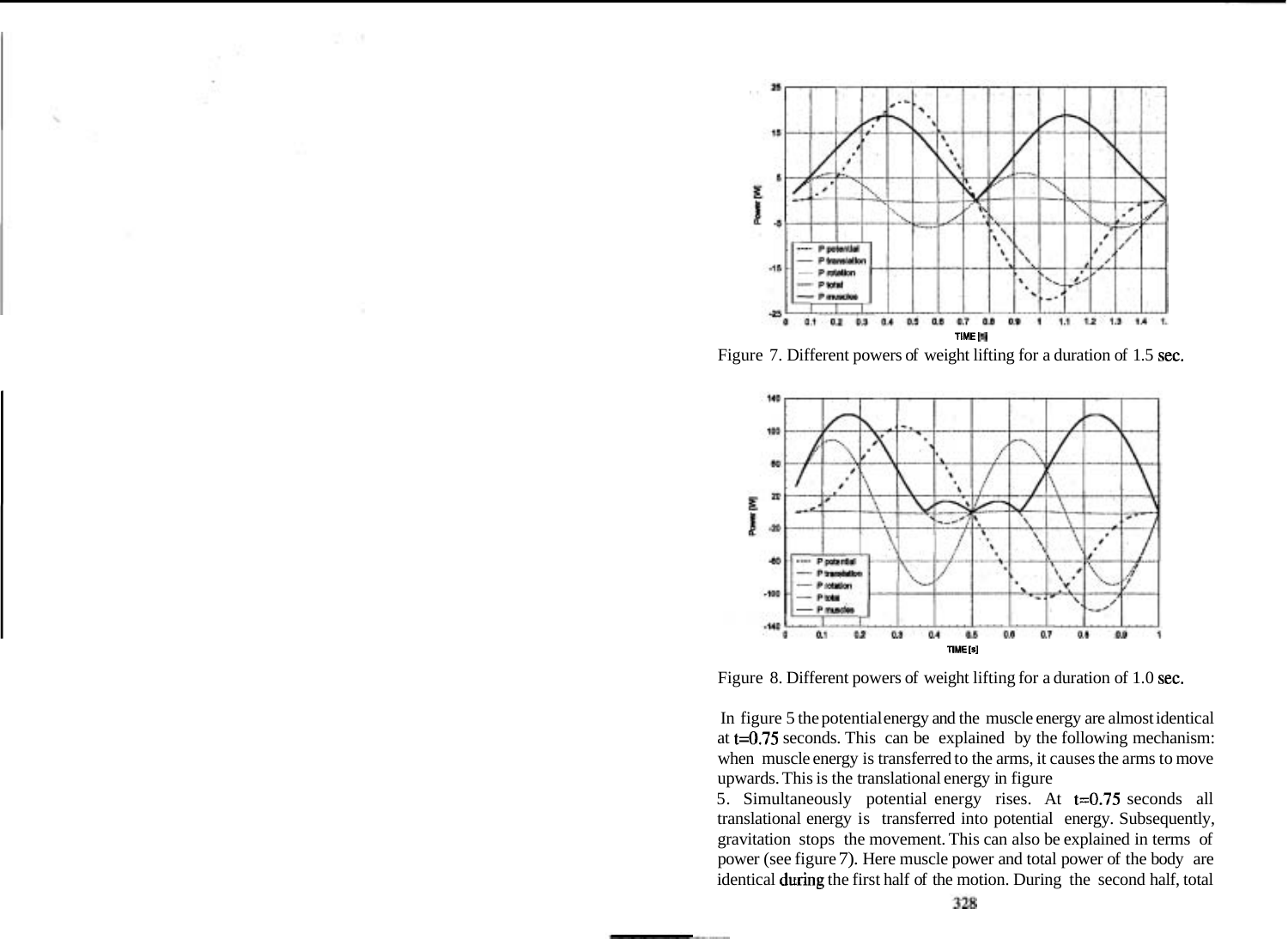power is of the same magnitude, but negative. Translational power and muscle power causes the transfer of the energies into potential power (For the equations see the NOMENCLATURE at the end of this paper).

For the faster movement the mechanism of generating potential energy is identical at the beginning. Before reaching the halfway point of the cycle, de-acceleration sets in due to gravity, but this is not sufficient to stop. the motion. Therefore, there has to be an additional muscle contraction acting in the downward direction to stop the movement. This stopping action causes the additional muscle energy as seen in figure *6,*  and which is also visible in the power balance of figure 8.



Figure 9. Power of a repeated bench stepping

Out of the four movements of our experimental analysis, bench stepping is the only motion dynamic enough for such anoptimization through changes in the timing. Figure 9 shows the power of a stepping series of 5 repetitions in a little less than 10 sec. The higher peaks of the muscle power occur for upward movements. The lower peaks indicate the downward movements. The decrease of power in the peaks in connection with the stepping down motion is basically due to the nonelastic absorption of energy by the floor (thick gymnastic mats) and the shoes. The high peaks of the stepping up motion is caused by the overshooting of the motion, which results in low efficiency (figure 10). Different timings of the motion can lead to a substantial decrease in the energy consumption equivalent to the increase of the efficiency (figure 10).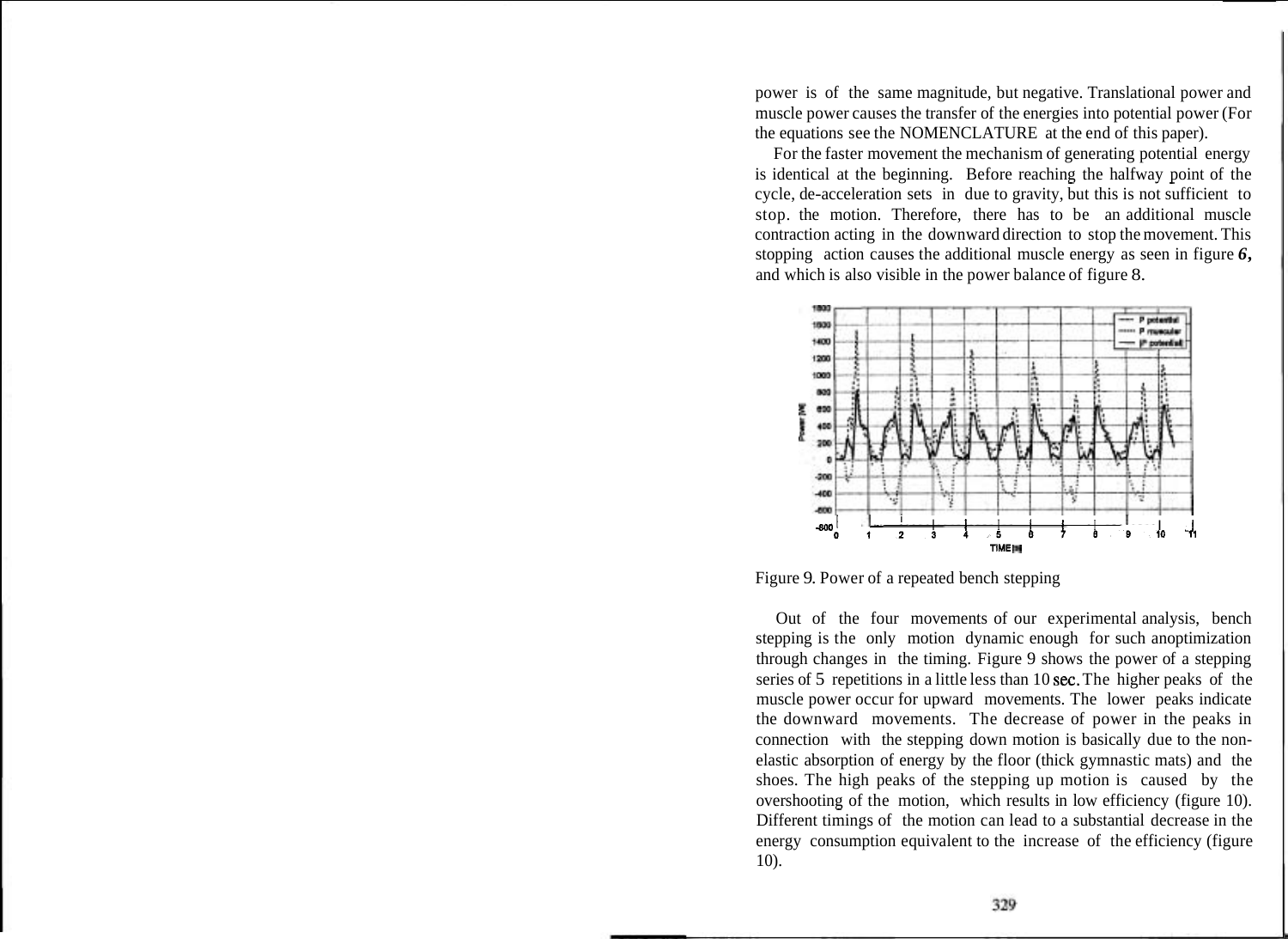#### **CONCLUSIONS**

The above described mechanism causes the change of efficiency based on the timing. Unlike our simulated movements, real motion can be non-symmetrically arranged. This helps to make movements more efficient. Out of the four movements, bench stepping is most suitable for this particular case of optimization. For a more accurate analysis it will be necessary to get more data per time interval. This could be established by using a high speed video system. Another suitable movement application is running - a dynamic movement with numerous repetitions. The optimization of efficiency helps to reduce energy consumption of the vertical motion. This subsequently provides more energy needed for the horizontal motion and thus improving theperformance. Such effects seem unimportant for a single movement, but with thousands of repetitions in a cyclic motion, the minute energy conservation adds up to a substantial amount and consequently influences the performance.



Figure 10. Efficiency of a repeated bench stepping